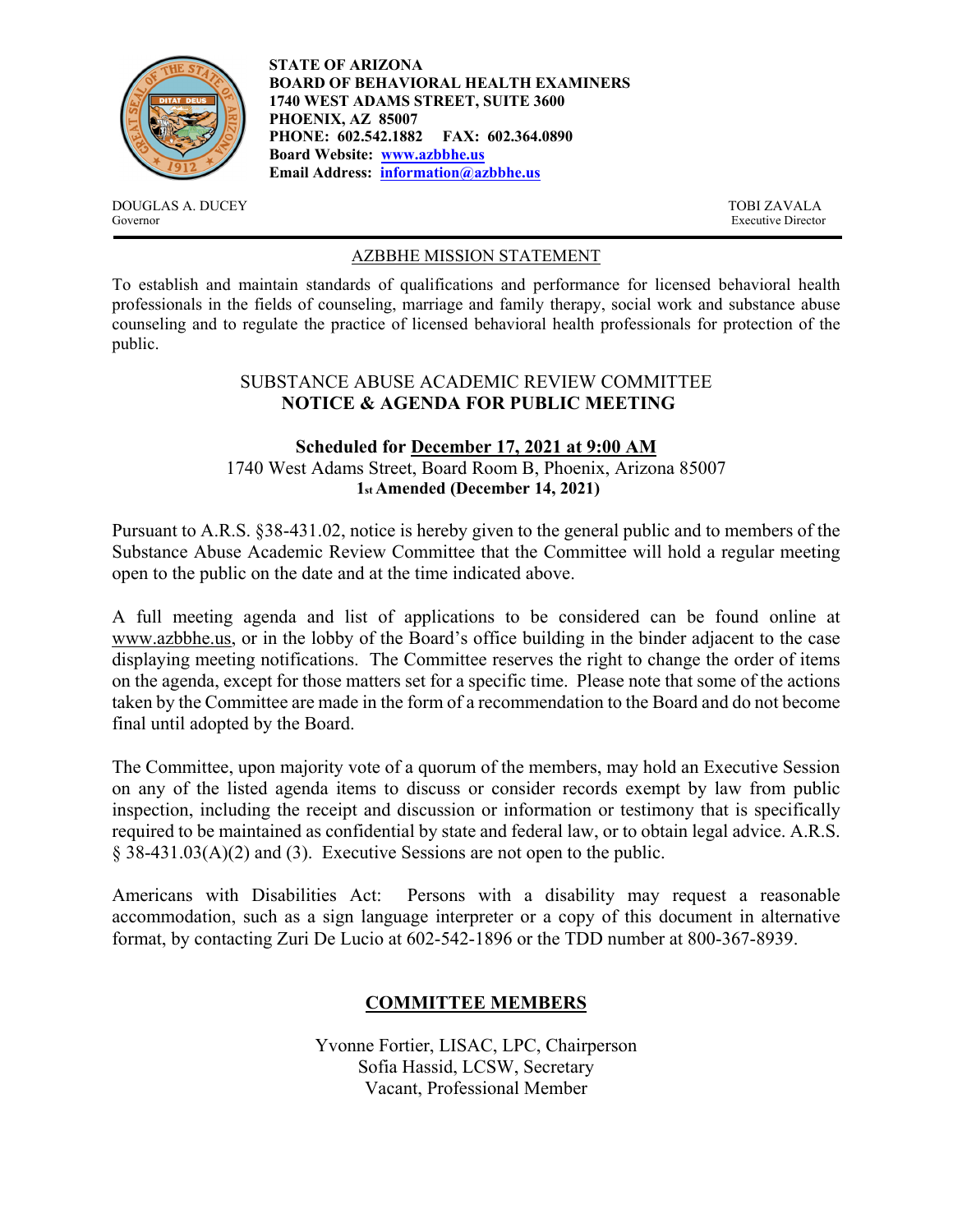The agenda for the meeting is as follows:

# **1. Call to order**

**2. Roll call** (staff)

# **3. Minutes: Review, consideration and action.**

*A. October 15, 2021, general meeting minutes* 

## **4. Report from the Chair**

The Committee may go into executive session to discuss confidential records pursuant to A.R.S. §38-  $431.03(A)(2)$  or to obtain legal advice pursuant to A.R.S. §38-431.03(A)(3).

 *None* 

# **5. Report from the Executive Director and/or staff**

The Committee may go into executive session to discuss confidential records pursuant to A.R.S. §38-  $431.03(A)(2)$  or to obtain legal advice pursuant to A.R.S. §38-431.03(A)(3).

*A. General agency operations* 

# **6. Assistant Attorney General's Report**

The Board may go into executive session to discuss confidential records pursuant to A.R.S. § 38-  $431.03(A)(2)$  or to obtain legal advice pursuant to A.R.S.  $§ 38-431.03(A)(3)$ .

 *None* 

## **7. Supervisor exemption request: review, consideration and action**

 *None* 

### **8. Consent agenda: review, consideration and action regarding 60-day extension request for deficiencies and 90-day extension for examination**

- *A. Breanna Sullivan, LCSW Applicant (60-day deficiency extension)*
- *B. Christopher Mills, LISAC Applicant (60-day deficiency extension)*
- *C. Rachel Hayes, LPC Applicant (60-day deficiency extension)*
- *D. Adriana Lopez, LMSW Applicant (90-day exam extension)*
- *E. Randy Begay, LASAC Applicant (90-day exam extension)*
- *F. Ayodeji Ajayi, LMSW Applicant (90-day exam extension)*

### **9. Exam accommodation request: review, consideration and action.**

*A. Loura Gboeah, LAC Applicant* 

#### **10. Applications for licensure: review, consideration and action.**

The Committee may go into executive session to discuss records exempt from public inspection pursuant to A.R.S.  $§38-431.03(A)(2)$  or to obtain legal advice pursuant to A.R.S.  $§38-431.03(A)(3)$ .

- A. Review, consideration, and possible action regarding applications for licensure  *Names are posted for review in the building lobby of the 1st floor of 1740 West Adams Street, Phoenix, AZ at least twenty-four (24) hours in advance of the meeting.*
- B. Appeals *None*